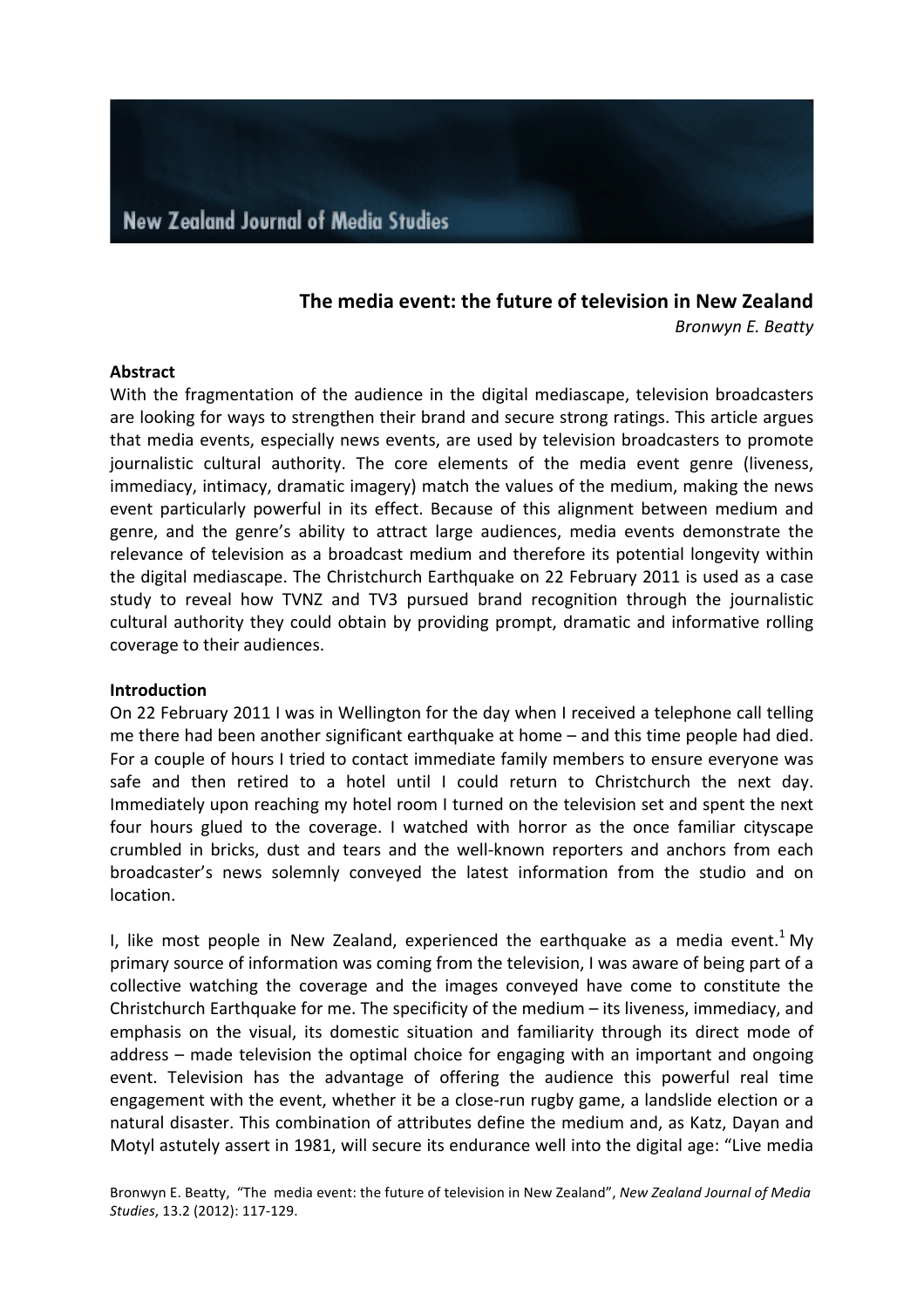events appear to have a future, not just a past. The new media will defer to television's unique ability to bring us historic and heroic events as they are happening" (68).

2011 was a remarkable year for media events, with a number of significant events taking place that were broadcast live on New Zealand's main free-to-air television channels, TVNZ and TV3: the Christchurch Earthquake, the Japanese Earthquake, the Royal Wedding, the Rugby World Cup (RWC), and the General Election. Nielsen research show that the 'PUTs' (People Using Television) spike when each of these events occurred, indicating that these breaking news stories and interruptions to normal programming generated great interest and viewership (Nielsen qtd. in thinkTV). These media events recall the viewer to the fundamental promise of the televisual medium: liveness, immediacy, intimacy, and dramatic images. However, not only do these extraordinary broadcasts invoke the value of television, they enhance the brand of the broadcaster.

The broadcaster's brand is paramount in the contemporary digital mediascape in which the same provider spreads content across different platforms. "In a crowded media environment," John Ellis writes, "the value of such a brand increases as it cuts through problems of consumer recognition" (167). According to economist and academic Dr. Gillian Doyle, "the digital environment favours strong and recognisable brands" (144) because consumers need guidance through the diversity of media options and having confidence in a particular media provider helps the public navigate the media clutter. Part of the branding for TVNZ and TV3, this article will argue, lies in the broadcaster being known for its reliability in bringing socially, culturally and politically important and interesting moments to its audience.

However, since its entry to the New Zealand marketplace in 1987 (as Sky Media Ltd) Sky TV has incrementally won rights to commercially amenable media events such as the 2012 Olympics and the main rights to the 2011 RWC which attract sponsors and admit advertising as well as monthly subscriptions. These events enjoy very large audiences and are celebratory by mode. How, then, do free-to-air broadcasters TVNZ and TV3 find value in the remaining financially draining news events? This article will examine TVNZ and TV3's responses to the Christchurch Earthquake on 22 February 2011, identifying branding and journalistic cultural authority as key motivators for providing the public service of rolling coverage of this event for New Zealand audiences. It is the competition between these two broadcasters and the desire to cement audience share through brand and journalistic cultural authority<sup>2</sup> that make news events and media events in general, a tenable, even valuable, genre.

I will first describe the media event genre according to Dayan and Katz's seminal research then consider how the genre has been extended to include the news event. This second section finds branding important to TVNZ and TV3's pursuit of news events, arguing that the public service and purported objectivity of the coverage has ramifications for perceptions of each broadcaster's reliability at times of calamity. The final section extends this argument to consider the iournalistic cultural authority attached to news events: news events not only serve to transmit significant and timely information to their audience, they establish the technical expertise and journalistic integrity of the broadcaster. Thus media events help to differentiate television from other media and are intrinsic to the relevance and therefore potential longevity of television as a broadcast medium within the digital mediascape.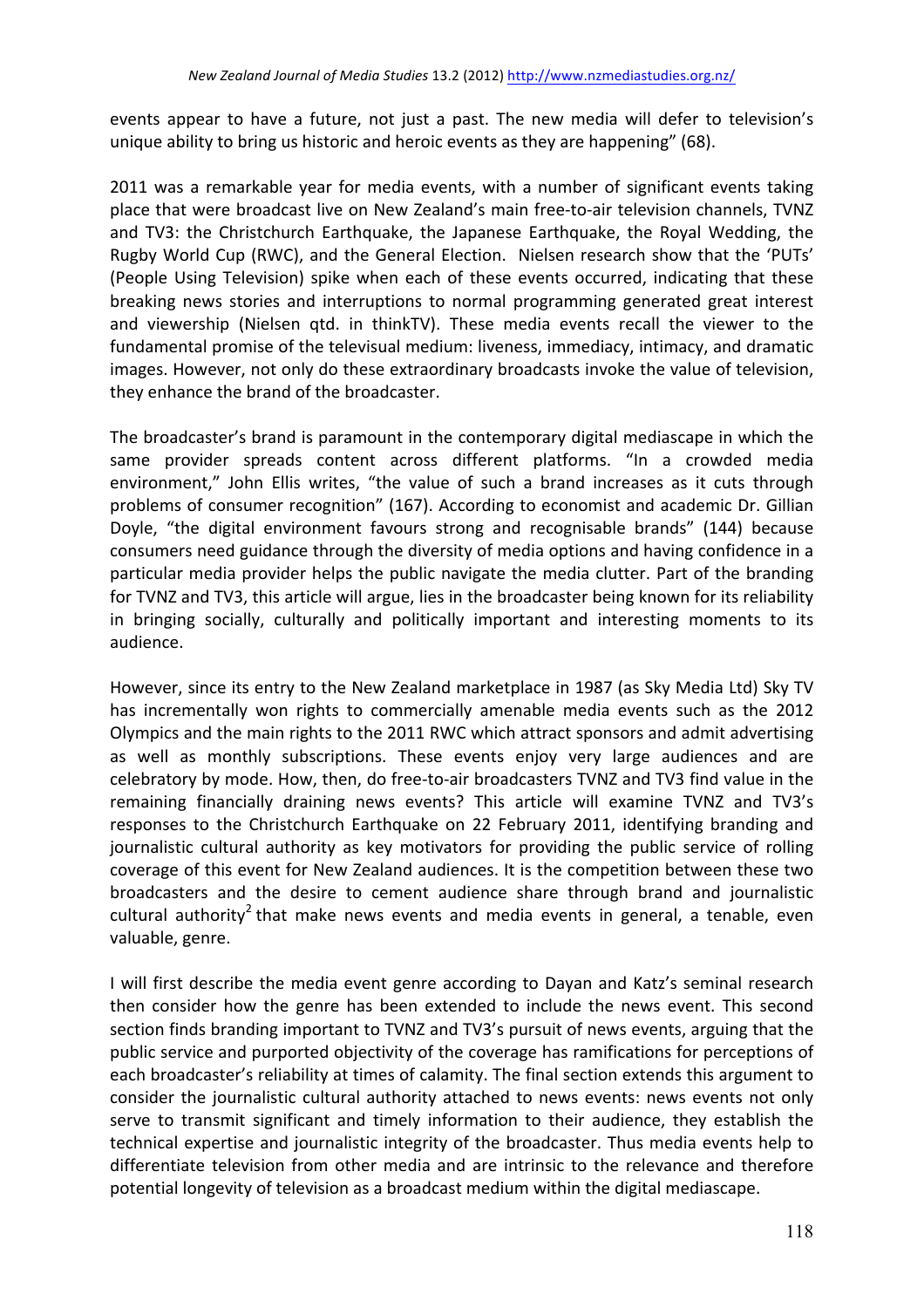### **Defining Media Events**

The live televised events that marked broadcast television in 2011 can be defined as media events, as coined by Daniel Dayan and Elihu Katz in their book, *Media Events: The Live Broadcasting of History*. Dayan and Katz originally identified three categories of media events: coronation (the Coronation of Queen Elizabeth in 1953 or Sir Edmund Hillary's funeral in 2008), conquest (the moon-landing in 1969), and contest (the Olympics). Each of these modes is ceremonial in nature and commands large audiences, and thus "they differ markedly from the genres of the everynight" (Dayan & Katz, "Defining Media Events" 403). Dayan and Katz claim that "like the holidays that halt everyday routines, television events propose exceptional things to think about, to witness, and to do" ("Defining Media Events" 403-4). They argue that these televisual events take us to the centre of society, reminding us in an uncritical and festive way of the rules and values upon which we conduct our daily lives. Indeed, they find the simultaneity<sup>3</sup> and collectivity which are essential to the genre and facilitated by the medium enable television to "become custodian of the centre. Entitled to pronounce what belongs in the centre, television has become part of the centre, if not the centre itself. Its very presence bestows aura" (*Media Events* 101).

Dayan and Katz define the major characteristics of this genre as being "(1) live, (2) preplanned and publicized, (3) interruptions of the schedules of television and of daily life, (4) organized outside the broadcasting organization. They (5) evoke the enthralled response of a willing audience, and (6) invoke deeply rooted narrative forms that are associated with heroics" (Media Events 102). These characteristics are evident in the RWC and the General Election, both conforming to the category of 'contests'. The RWC was televised live over six weeks (9 September to 23 October) and several channels while the 2011 Election was focused on the night of the polls (26 November) and also aired on the free-to-air broadcasters TVNZ, TV3 and Māori Television. Both media events were pre-planned and advertised to ensure the audiences were aware of the up-coming programming, generating an air of 'must see' television: to forgo these media events is to miss out on a cultural, social or political experience. Normal viewing and the daily schedules that go with that viewing were suspended for the time these media events were on, reinforcing the importance of the programming. The RWC was initiated by the IRB (International Rugby Board) and the General Election by the Prime Minister<sup>4</sup> thus the broadcasters involved did not themselves create the events. The RWC and General Election would proceed without television coverage, although clearly broadcasters were regarded as essential to the success of each event: the RWC in terms of its entertainment and fiscal success and the Election in terms of open democratic process.

The characteristics of the media event as described by Dayan and Katz are therefore easily met by these events and others such as the Royal Wedding in April 2011. A key element of the genre for Dayan and Katz is the festive nature of the narrative. The celebration at the heart of these contests, conquests and coronations generate national unity: "ceremonial broadcasts," they write, "are not primarily informative, nor are they meant to provide mere entertainment. These broadcasts are, first of all, integrative" (*Media Events* 98). Dayan and Katz identify television as the medium and media events the genre by which national identity and communal values can be hegemonically agreed and social cohesion managed ("Defining Media Events" 414).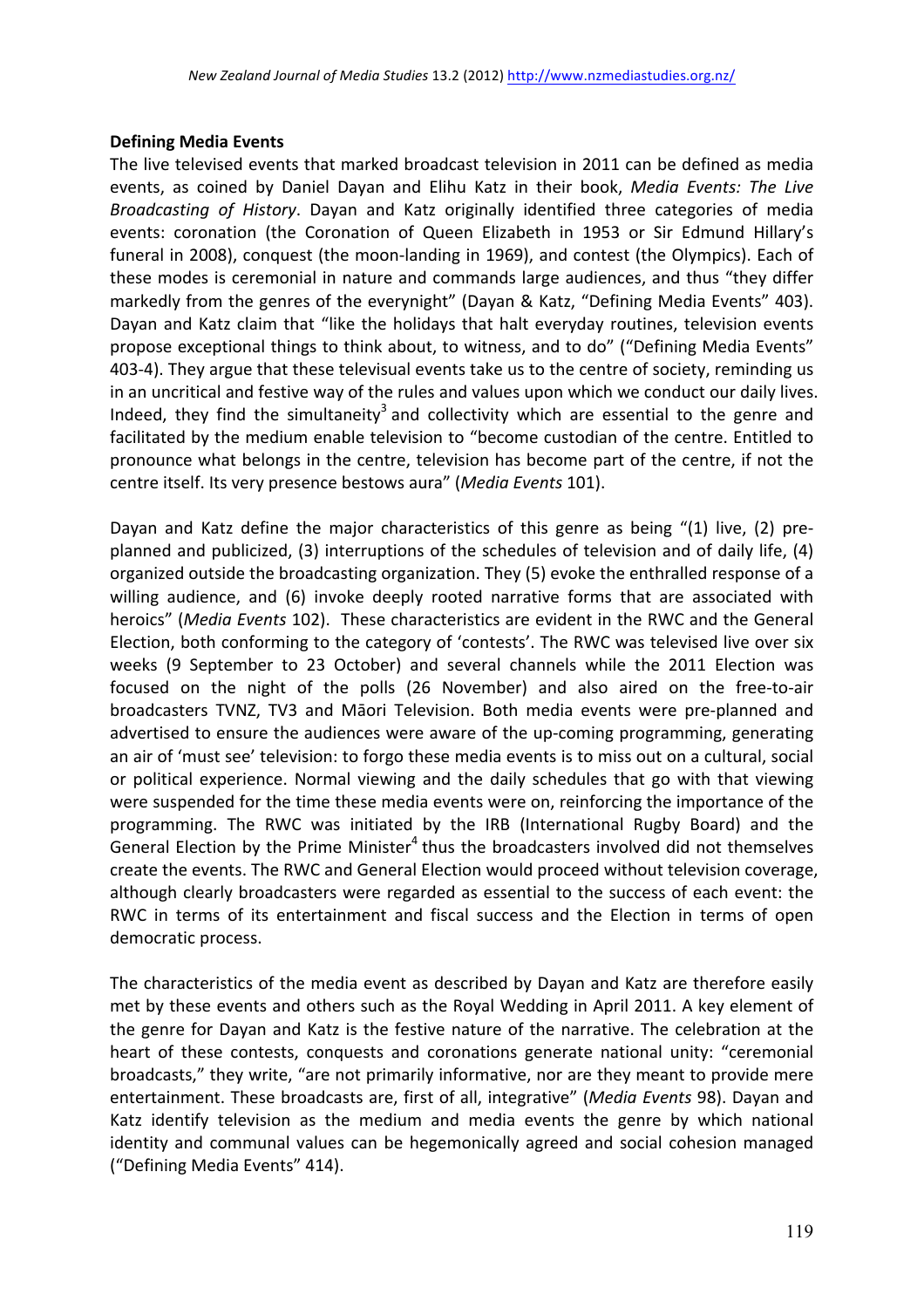Located in the home, the television set brings the wider world and distant events into a private, familial space. Therefore the ceremonial events Dayan and Katz privilege "hang a halo over the television set and transform the viewing experience" ("Defining Media Events" 401). Contemporary media events invoke early manifestations of live broadcast television. In 1936 the Berlin Olympics were broadcast live to special viewing booths called 'Public Television Offices' in Berlin and Potsdam (Olympic Broadcasting Services) and in 1953, when the technology of television had much progressed but the cultural and social value had yet to be determined, Queen Elizabeth II's Coronation was televised live across Britain generating an audience of over 20 million (BBC).<sup>5</sup> Both events conveyed the importance of the instigator (the Reich, the British Monarchy), the broadcaster (Telefunken and Fernseh, and the BBC) and television as an unparalleled medium through which previously privileged and momentous occasions were broadcast live to the masses.

As normal as it is to view major Royal events on television today, in 1953 this was a wholly new venture. It marked the medium as being for the masses and created expectations of accessibility and immediacy. These remain important features of television media events today: just as these early media events identified and augmented the value of television as culturally and hegemonically meaningful the significant run of newsworthy media events in 2011 reassert the value of the medium. With its capacity to reveal reality as it happens in the comfort of the home (thus suitable to long-term viewing as media events inevitably demand), television is shown to maintain its role in communicating significant events despite competition from alternative media.

The genre Dayan and Katz categorised has generally been acknowledged as productive: it helps to examine how and to what purpose media events are broadcast. Yet enduring genres evolve and theoretical critique has expanded the genre. Two notable critiques come from Gabriel Weimann and Nick Couldry. Weimann claims that news events such as terrorism are too closely aligned with the ceremonial media event to be omitted from the genre. Rather than taking the audience to the social centre, Couldry asserts that media events generate the 'myth of the mediated centre'. That is, the idea that the media is itself at the centre of media events is a fallacy. These claims by Weimann and Couldry are of particular interest for this article as I examine how free-to-air broadcasters TVNZ and TV3 find value and return in the financially draining news events they aired in 2011 with Sky having successfully cornered commercially-oriented major sporting events.

## **News Events and Branding**

Dayan and Katz contend that the breaking news of the American President John F. Kennedy's assassination in 1963 was a news event whereas the broadcast of his funeral was a ceremonial media event as per the genre they describe: "The messages of these two broadcasts are quite different, their effects are different, they are presented in quite a different tone. Great news events speak of accidents, of disruption; great ceremonial events celebrate order and its restoration" ("Defining Media Events" 406). While not dismissive of news events, Dayan and Katz nevertheless wanted to differentiate the two types of event programming with reference to the integrative function of the media event.

Gabriel Weimann argues otherwise, advancing that coverage of natural disasters and acts of terrorism could be incorporated into the media event genre and defined as 'coercions'. The news event fulfils most of the genre's six conventions Dayan and Katz assert above: news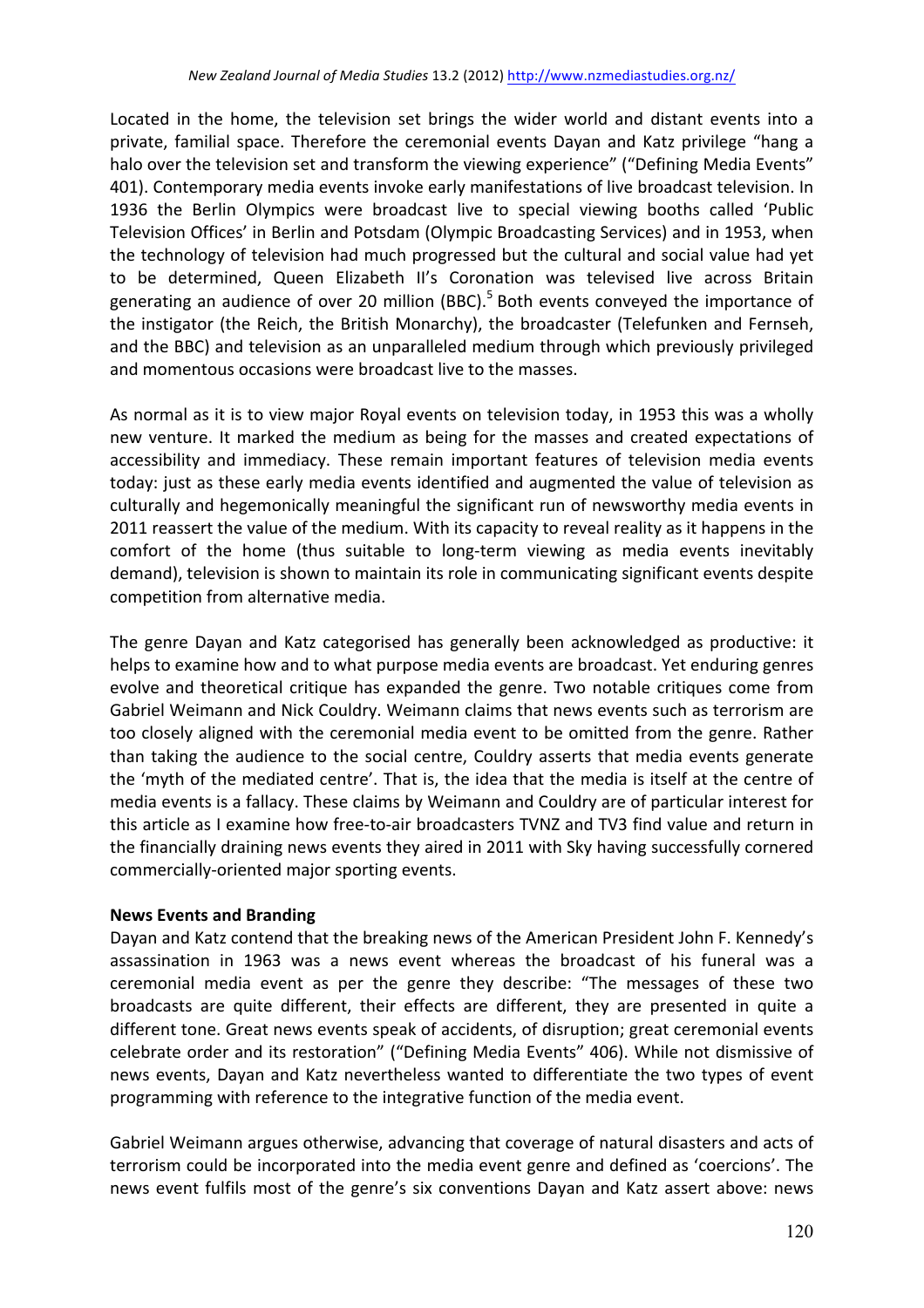events are not organised by the media, but outside, they disrupt normal viewing, they attract large audiences, and they often reveal heroism in the wake of disaster such as the local workers who removed heavy debris and comforted strangers after the Christchurch Earthquake. The news event is not pre-planned<sup>6</sup>, however, and its ability to serve an integrative function is challenged by the gruelling coverage.

Weimann's coercions cannot conform to the overt celebratory mode of contests, conquests and coronations. Rather, coercions with their unrelenting traumatic images and the faltering reportage undermine the order that the structured narrative form of daily news programming itself promises (Blondheim & Liebes 187; Ellis 74). Even so, his position has been accepted, with Katz and Liebes writing in 2007 that "major news events deserved inclusion" (158) in the original categorisation of media events. Indeed, Katz and Liebes observe a recent increase in "disaster marathons" (160) over the celebratory events that marked the first 50 years of television and find that this shift in focus within the genre of media events is worthy of attention. Therefore the live coverage of the Christchurch Earthquake can be productively considered as a media event.

Natural disasters are newsworthy as well as meeting the specificity of television as a medium, which is a "highly visual and compact medium with little time for exposition" (Livingstone qtd. in Weimann 23). The Christchurch Earthquakes provided the drama, heroism, and unambiguity that befits television news-telling. Due to the earthquakes' proximity to the national audience and amplitude it is unsurprising that TVNZ and TV3 opted for rolling coverage. Earlier precedents of the London bombings  $(7/7/2005)$  and  $9/11$  (2001) reassured the broadcasters that viewers would expect and watch extended coverage of the disaster, and that any lost revenue from advertising would be mitigated by the journalistic cultural authority which would attach to the public service of prompt, dramatic and informative coverage.

The first major earthquake to hit the Canterbury region occurred at 4.45am on 4 September 2010. By 7am photographs were aired on TVNZ of the resulting damage followed by special news bulletins read by Rawdon Christie at 7.36am and 8am which included interviews with the Head of Civil Defence. By 8.13am continuous coverage was in place with information provided regarding, for example, how to access medical care and advice to stay off cellphones. Live interviews were aired with Geologist Mark Quigley and Al Steward of NZ Police. TV3 also aired intermittent special news bulletins before committing to rolling coverage at approximately 2pm. At 7am news journalist and presenter Mike McRoberts fronted a news bulletin that included video coverage and a live cross to Christchurch reporter Hamish Clark. As with TVNZ, regular programming continued between these bulletins as the broadcasters worked to secure links between studio and local reporters. TVNZ, however, began rolling coverage much earlier than TV3, drawing all potential audience share for this coverage to its broadcast during that period. Audience numbers increased for TVNZ throughout the day, with the initial *ONE News Special* earning 265,200 viewers which increased to 451,600 between 10am and 11am, and peaked at 902,500 viewers for *ONE News* (6pm to 7pm) (Nielsen).

Being first (and being right) is an important mantra for journalists. TV3 journalists Rachel Smalley and Mike McRoberts both tweeted their displeasure at the slowness of TV3 to bring rolling coverage to their audience, with the latter complaining that poor ratings reflect "a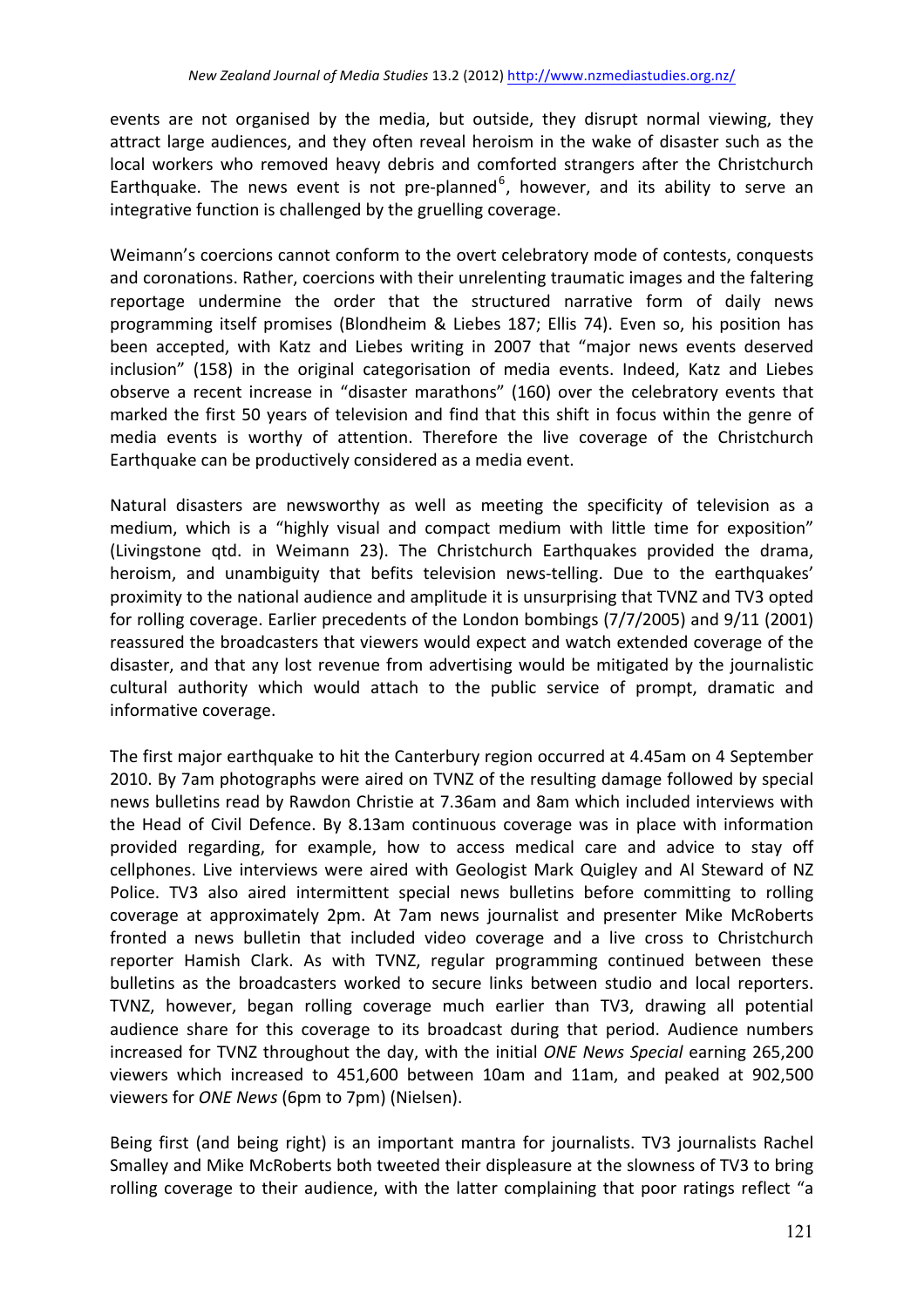poor decision by 3 not to go with continuous coverage throughout the day. No lead-in" ("TV Anchor lets rip"). TV3 Director of News, Mark Jennings observed that ideally TV3 would have had continuous coverage earlier, but the lack of a consistent power supply until about 2pm prevented this (ibid). Significantly, Jennings conceded that TVNZ won high ratings beyond the rolling coverage as a result. Although he felt that TVNZ's coverage suffered from repetition it was their early capture of the audience that bolstered their ratings for the Saturday night news bulletin: even though Jennings believed TV3's evening news that Saturday night was better, the "lack of a comprehensive lead-in" (ibid) denied the broadcaster ratings that better reflected the quality of the programme. TVNZ's ONE News attracted 902,500 viewers and TV3's 3 News 307,400 (Nielsen). This data suggests audiences are likely to be persuaded by the broadcaster's performance, punishing TV3 in this instance and rewarding TVNZ.

Not surprisingly, then, when the Japanese Earthquake and ensuing tsunami struck at 6.46pm (local time) on 11 March 2011 TV3 was quick to drop strong rating regular Friday night programming to follow developments of this visually dramatic event. To emphasise the point, TV3 ran 'proof of performance' advertisements comparing the responsiveness of TV3 on this occasion (beginning its breaking news at 7.11pm) with TVNZ's continuation of scheduled programming on TVOne (the high-rating *Masterchef* franchise) until 8.30pm (TV3). Advertising consultant Martin Gillman notes that "news is an incredibly important ingredient" (gtd. in Taylor) through which TV3 look to break down TVNZ's dominance in the ratings. The "default setting" (ibid) for most viewers remains TVNZ and therefore the promotional advertisement is working to re-establish TV3's credibility in breaking major news stories. Both brand and ratings are at stake here, with brand conveying "not only the essence of the material offered by a channel, but also, as the brand becomes known, its claims to quality" (Ellis  $165$ ).<sup>7</sup>

Because the devastating 6.3 earthquake that struck on Tuesday 22 February 2011 occurred at 12.51pm journalists (and the public) were able to capture early images of the destruction and terror. Yet with the CBD where TV3 and TVNZ were housed being greatly affected by the earthquake, both broadcasters faced significant challenges in collecting that footage and taking it to air. TVNZ journalists, for example, were unable to return to their building after it was evacuated.

Nevertheless, both broadcasters brought rolling coverage to their audiences reasonably quickly: TV3 by 1.30pm (Quinn) and TVNZ soon after at 1.37pm. Coverage continued throughout the afternoon and into the evening, with both broadcasters wrapping up coverage at 11pm (Nielsen). Both returned to live coverage early the next morning: 5.30am for TVNZ and 6am for TV3. Significant air time was given to the earthquake over the coming days. TV3, for example, followed a pattern of 3 News 6am-12.30pm, 3 News 4.30pm-7pm, *Campbell Live* 7pm-8pm, 3 News 8pm-8.30pm for Wednesday 23 February, Thursday 24 February and Friday 25 February. On Saturday the coverage reduced to 3 hours and 3.5 hours on the Sunday (Quinn). Live coverage continued into the following week Monday 28 February to Friday 4 March, a key component being the broadcaster's new morning news programme, Firstline.<sup>8</sup> TVNZ devoted even more air time to the disaster. Wednesday 23 February's coverage began at 5.30am and ran through to 11pm that night. Thursday's coverage ran from 6am to 1.30pm commencing with the *Breakfast* show followed by a *ONE News Special*, then further news programming from 4.30pm to 8.30pm, and finally *Tonight*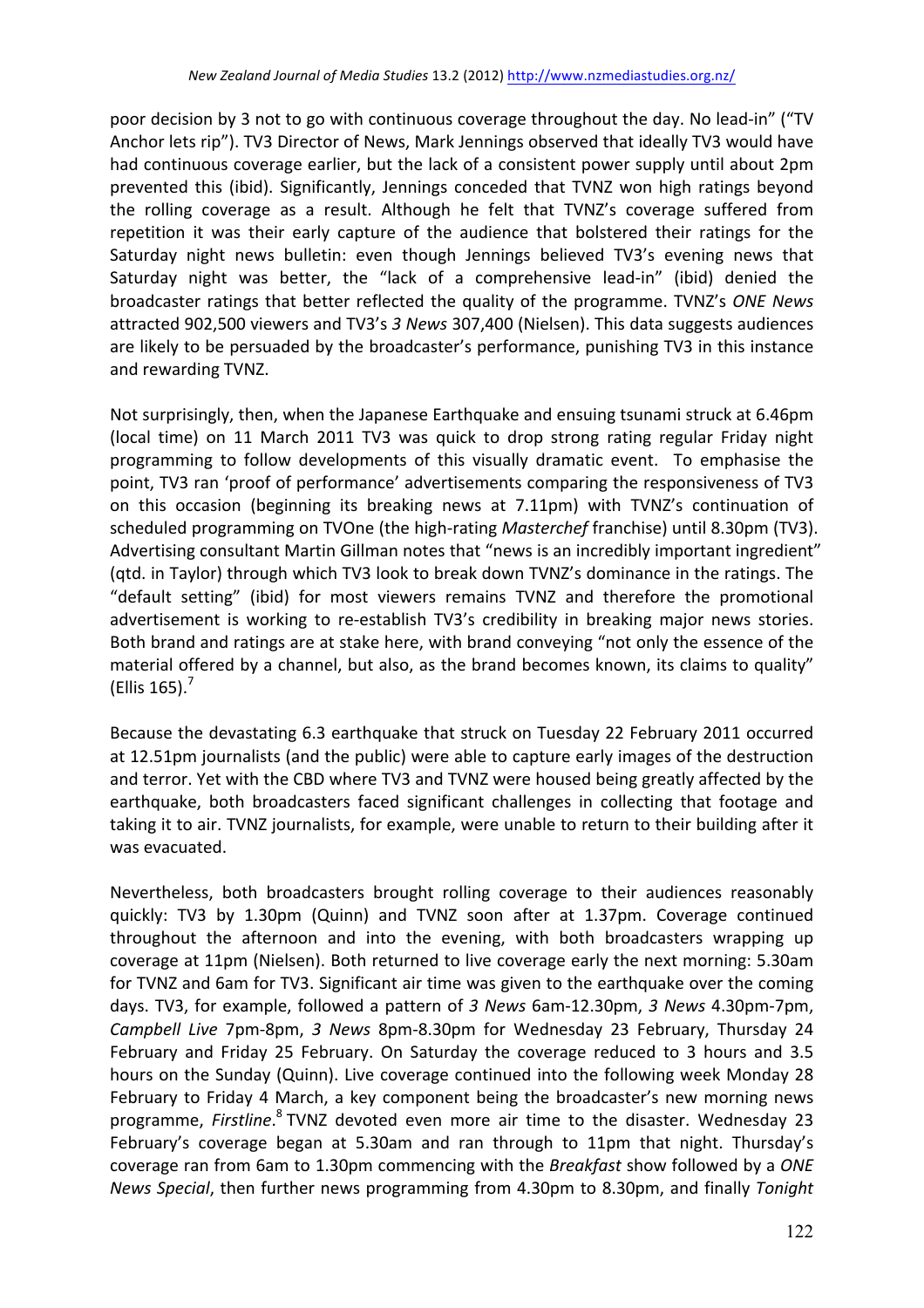from 10.30 to 11pm. While both channels attracted strong audiences to their coverage, overall TVNZ attracted bigger audiences. For example, *Breakfast* on Monday 28 February attracted 206,000 viewers and TV3's 3 News Special's 48,000 (Nielsen)<sup>9</sup>.

News events such as the coverage of the Christchurch Earthquake focus on the audience as citizen bringing journalistic cultural authority to the broadcaster: a boon to brand in an era of audience dispersal. Jostein Gripsrud links the value of public service broadcasting to brand, writing, "the greater the number of channels the more valuable to viewers are those channels that experience has taught them can largely be trusted as suppliers of reliable information and genuinely high-quality engaging, relevant, and entertaining material" (220). Spoilt for choice the consumer looks for certainty, searching out recognisable and respected brands. Gripsrud claims further that "both traditional public service channels and commercial channels with public service obligations will consequently ... have a very strong position from which to fence off much of the new competition that digitization might bring" (220). This observation certainly applies to the state-owned, ex-public service broadcaster TVNZ, whose flagship news programme *ONE* News consistently rates in the top 10 programmes each week.

TVNZ's brand is identified with the early days of television in New Zealand. The New Zealand Broadcasting Corporation's (NZBC) one channel monopoly from 1961 was revoked in 1975 and the two channels TV One and TV Two (the latter soon renamed South Pacific Television [SPTV]) were launched. By 1980, though, "TVNZ [replaced] semi-independent TV One and SPTV corporations with a unified, fully complementary two-channel system" (Dunleavy, 110). TVNZ enjoys credibility as a result of this longevity and public service, although the broadcaster's remit as a public service broadcaster over this period has been complex and fraught. The last vestiges of legislated public service obligation have been dismissed with the revocation of the Charter in 2011. Nevertheless, TVNZ remains New Zealand's "national broadcaster" (TVNZ, "About TVNZ") and holds archives for 50 years of television in New Zealand. It has been responsible for important representations of national identity during this period. For example, up until 1996 TVNZ broadcast all rugby.<sup>10</sup> Being the original provider of live and free-to-air broadcasts of the 'national religion' reinforces the cultural value of TVNZ, as the very high ratings for TVNZ's coverage of the 2011 RWC games attest.<sup>11</sup> Similarly, having news anchors as 'celebrity' personalities, such as past presenter and 'Mother of the Nation' Judy Bailey, lends credibility and authority to the content and the institution (Blondheim and Liebes 187). Irrespective of its status as commercial or public service broadcaster, TVNZ's long association with respected news anchors and national story-telling are important features of its brand.

By contrast, TV3 was launched as a commercial and national provider in 1989 with the intention of undermining TVNZ's monopoly of the market (Dunleavy). Prime time news was viewed as key to this project as establishing credibility through the news translates into high ratings and therefore strong advertising revenue. David Williams regards the 6pm news as "an important battleground. It is consistently the most watched time slot on both channels and attracts the highest advertising rates." TV3 "won 14 percent of the national audience" (Dunleavy 227) within its first four weeks, but this was far short of its target of 30 percent. TV3's early and ongoing financial difficulties impacted on its potential, going into receivership as early as 1990 and ensuing changes in ownership have not resolved the issue with "huge debts" leading to "cuts in its journalism budget" (Taylor). Ongoing restructuring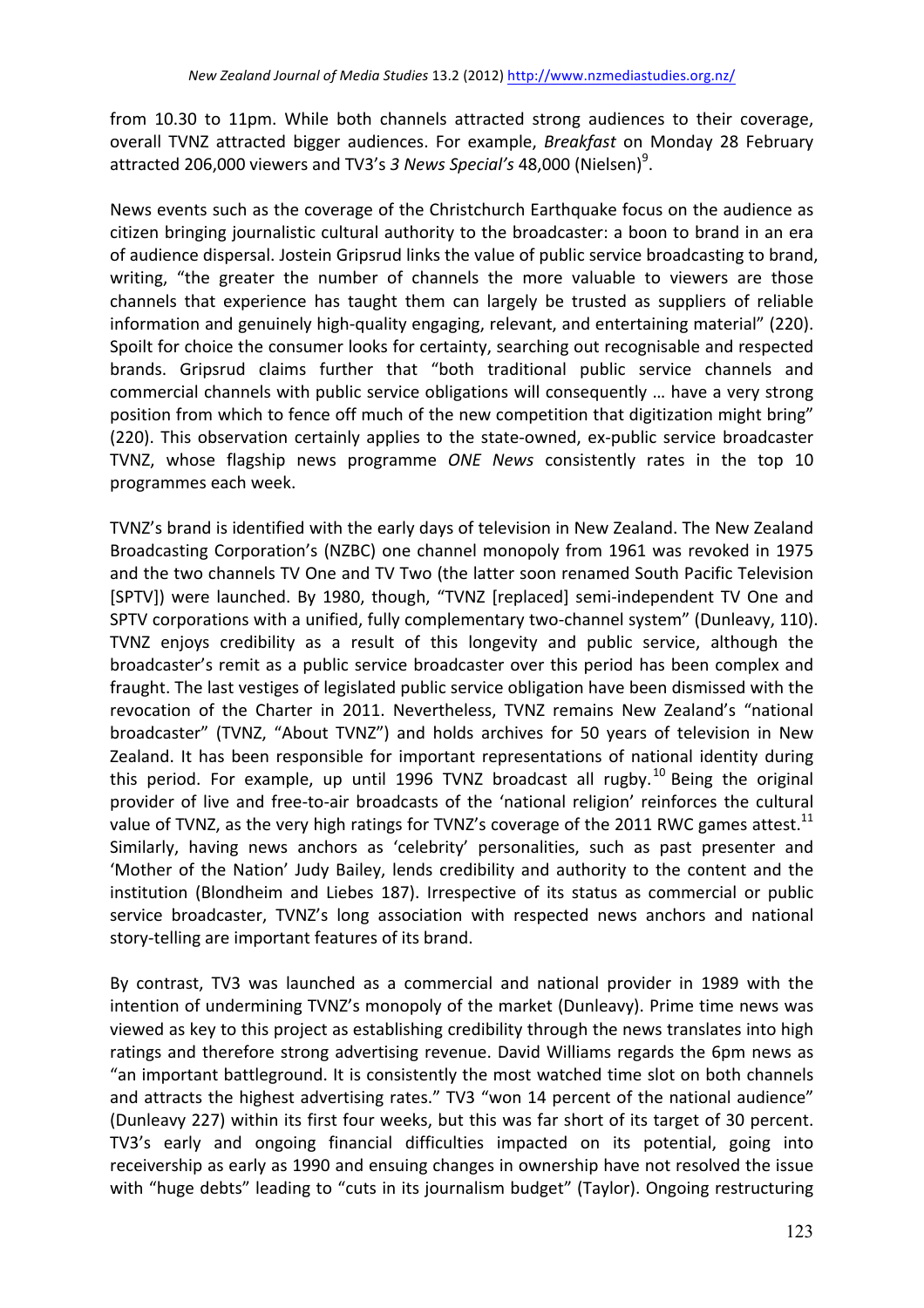of loans by TV3's owner Mediaworks has highlighted the difficulty for the private media company to operate its way out of debt.<sup>12</sup> Yet, TV3 remains on air, employs respected news anchors and iournalists, and is recognised by TVNZ as a threat to its domination of prime time news ratings.<sup>13</sup> The challenge presented by a fresh and commercial news provider in the late 1980s prompted TVNZ to revisit its image in order to maintain its audience share in a deregulated and eventually digitised mediascape resulting in a "new, snappy entertainment oriented news program" (Comrie 43). TVNZ and TV3 therefore compete for audience share and media events are one way in which each broadcaster can convey their relevance and journalistic cultural authority in a cluttered media environment.

# **News Events and Journalistic Cultural Authority**

The frustration shown by figures within TV3 about their late rolling coverage of the September 2010 earthquake points to the importance of such innovative programming, not only in terms of immediate audience ratings but in ongoing perceptions of being the news provider to turn to in times of crisis. For Tom Cotter (General Manager of Digital Media, TVNZ), "it is part of the obligation as a news broadcaster to make sure we cover those events in the right manner". The journalistic cultural authority attached to providing immediate, live, dramatic coverage of these disasters translates into daily recognition of the television news brand registered by ratings. Similarly, intrinsic to the value aligned with news events are immediacy, verisimilitude, setting and the reporter's relationship with the audience. 

Providing coverage of a news event soon after it occurs indicates the broadcaster is able to identify a momentous event and dispatch resources (staff and equipment) efficiently in order to bring key information to the audience promptly. Steven Barnett, then Director of Media Group, Henley Centre for Broadcasting, observed back in 1993 "an increasing appetite amongst television audiences for the live and the unpredictable" which "should encourage the traditional rivalry between news providers to get their crews to where the action is before the competition" (110). The broadcaster needs to demonstrate its capacity to gather news to convince its audience that it is worthy of their attention and trust: as TV3's experience reveals, audiences will tune in to whoever is first if their preferred broadcaster doesn't deliver.

Reporting live on location offers "photographic verisimilitude" (Zelizer 163). The high modality of photography encourages equating the image with reality, thereby reinforcing the veracity of the report. The reporter at a home inundated with liquefaction, talking to distraught family members and co-workers as they wait for news of their wives, husbands, colleagues to be rescued, or standing in front of broken rubble that was once a landmark building all work to denote that the reporter is indeed at the scene of a disaster as well as connoting the damage and devastation wrought throughout the city. The rolling coverage is justified as reports come in from multiple locations and information is updated continuously.

The reporter's message of calamity is therefore affirmed by the setting: "setting thus becomes a guarantor of television's verisimilitude  $-$  its illusion of truth and reality  $-$  and it helps authenticate the reporter's interpretation of the event" (Butler 147). But the reporter him- or herself also lends credence to the story. Key news anchors and reporters create a rapport with the audience and so enlist their trust, thereby adding authenticity to their accounts. Meltzer writes that "the anchor is employed by the network to legitimate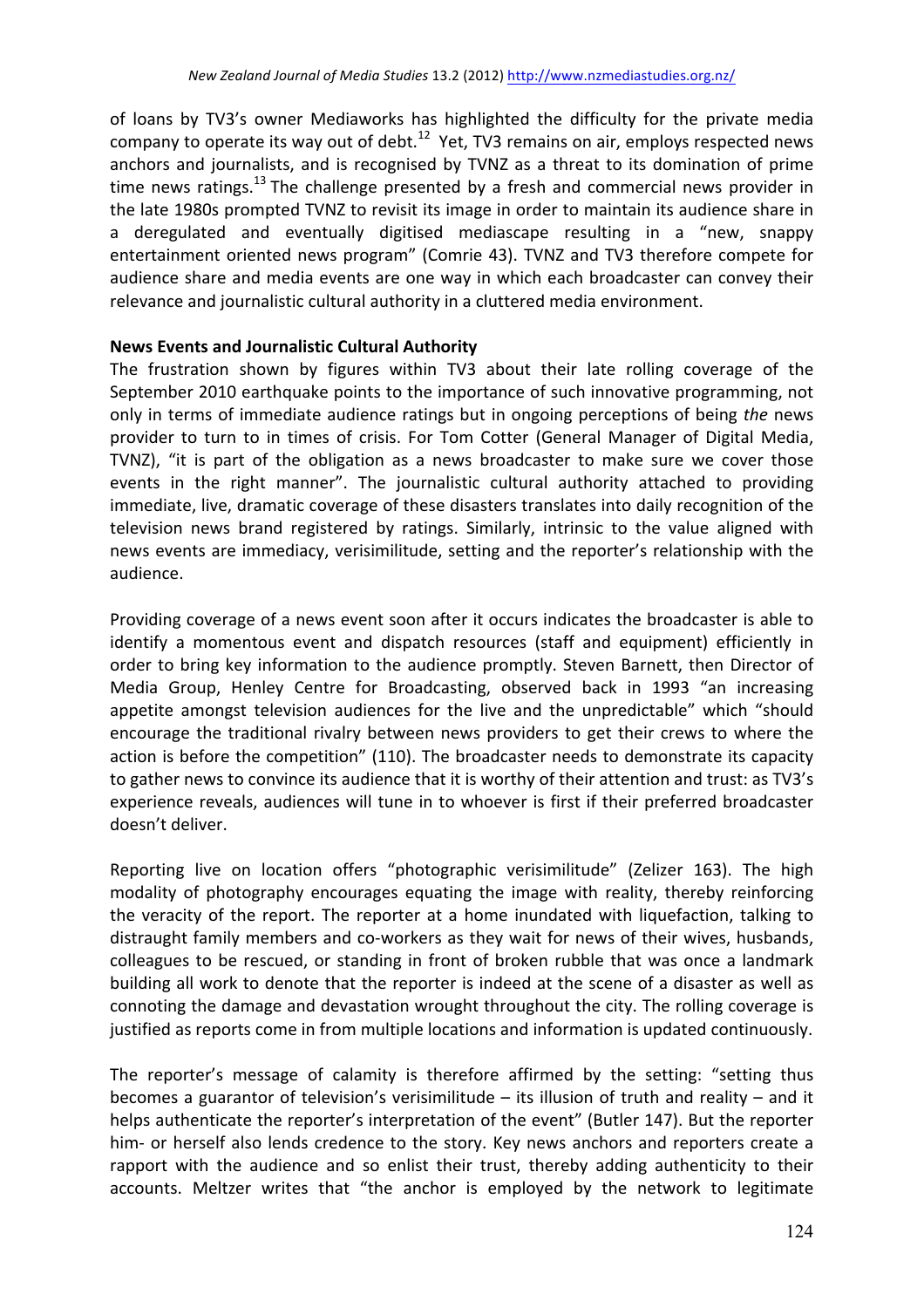journalistic authority through narrative and personalisation" (109) and consequently 'heavyweights' from TVNZ and TV3 were sent to Christchurch to reinforce the integrity of their coverage. Simon Dallow and Mark Sainsbury from TVNZ and Mike McRoberts and John Campbell from TV3 led the coverage on location for each broadcaster, bringing authority as interpreter of events and familiarity to their audiences. Those fronting the coverage are therefore performing an important function: "in addition to boosting audience ratings and rapport and the ability to obtain interviews, the anchor's fame is also central to the development and maintenance of journalistic cultural authority" (Meltzer 109).

The effect of the journalistic cultural authority ascribed to the news event is to make it constitutive of the event itself. That is, the representation of the event becomes the material out of which collective memory recalls the event rather than recollections of personal observations. Katz et al. observe that "the media function as our memory, are a simulation of it; they transform our experience into a visual cliché" (76). Televised events are thus powerful constructions of history-in-the-making.

In their original analysis of media events Dayan and Katz record the broadcasters' emphasis on the 'historicity' of the event and therefore of their important function in bringing momentous occasions to the masses. This can be found in then Head of News and Current Affairs Anthony Flannery's assessment of TVNZ's coverage of recent media events:

Just one big story puts pressure on a newsroom, but in the last 12 months we've had the Christchurch Earthquakes, the Pike River Mine disaster, a Royal Wedding, Tsunami and nuclear panic in Japan, the Rena grounding off Tauranga, the Rugby World Cup and now Election 2011.

We have thrown everything at these historic stories, and I hope we have proved beyond doubt that we are committed to bringing New Zealanders important news where and when it matters. (TVNZ, "Best Win TVNZ's One")

As Flannery's comment indicates, part of providing the public with access to each historic event is an acknowledgement of the technology and skill required to do so. Dayan and Katz note that "the professional networks of producers buzz with information on the extraordinary mobilization of manpower, technology, aesthetics, and security arrangements required to mount a media event" ("Defining Media Events" 411). A photograph of news anchor and reporter Simon Dallow in the Christchurch earthquake zone along with a technician in the TVNZ 2011 Annual Report are part of this projection of excellence in news gathering. 

These acclamations of heroic efforts in bringing historic events to the television screen contribute to the sense that 'the media' is our sole access to the social centre, the locus of information and power (Dayan and Katz, "Defining Media Events" 410). Couldry problematises this concept, arguing instead that this is the "'myth of the mediated centre': the belief, or assumption, that there is a centre to the social world, and that, in some sense, the media speaks 'for' that centre" (*Media Rituals* 2). He argues elsewhere that his purpose is to critique "the idea that 'the media' stand in for a social centre" ("Does 'the Media' have a Future?" 440). Couldry is right to point out that there is no one centre to which the media producer can direct the audience, that this is an illusion, or myth, fostered by the process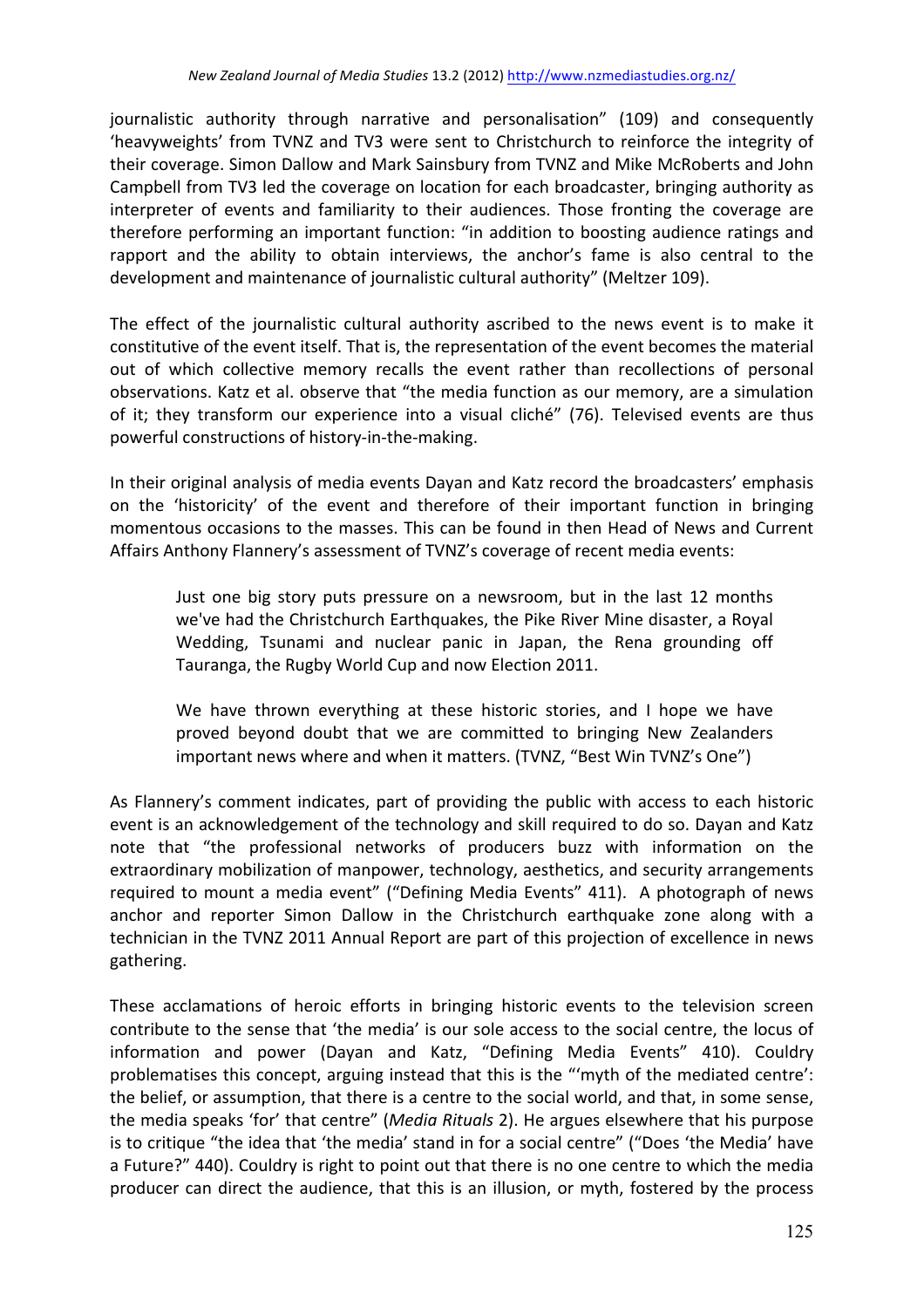itself in which pivotal figures  $-$  the Prime Minister, the Mayor, the head of the Earthquake Commission  $-$  are paraded and made accessible. Similarly, the media do not become the social centre, despite the acclamations of expertise and proficiency as TV3's proof of performance ads protest.

Such claims by Dayan and Katz are, according to Couldry, symptomatic of the uncritical stance of their theory. The real world is necessarily re-presented and given order and shape by the media, therefore the viewer (and theorist) should be sceptical of assertions of unmediated reality, as is implied by live crosses to respected journalists on location. But there is a kernel of truth within any myth a society tells itself. As Bolin asks, "does it matter at all whether or not the media actually have access to a mediated center? ... If the media's true power, as Couldry argues, is their ability to construct reality for us, are they then not in fact one of the 'bases of authority' in society?" (135-6). For Bolin, the power of the media is not reduced by acknowledging the fact that the reality and societal centre conveyed are their product: indeed, if the media claim to reveal reality and the audience believes it, then there will be "real social effects" (135).

For some in the audience at least, the coverage of the Christchurch Earthquake provided by TVNZ and TV3 did facilitate a sense of national collectivity that is purportedly waning in the digital environment. For media blogger Tim Watkin, "It's one of the rare times when television can again be the home of shared experiences. When there were just one or two channels and just about everybody watched A Dog's Show or Miss Universe, we all shared the same cultural space. The narrowcast, pay TV world has obliterated that, except in these exceptional events. We come together again". He finds the rolling coverage by both TVNZ and TV3 to be uniquely unifying in an otherwise disparate mediascape without reference to a social centre, singular or plural, imagined or real.

This issue returns us to the distinction Dayan and Katz originally made: that the media event, with its emphasis on celebration and integration is not the same as a news event where chaos is demonstrated and social disintegration implied. Yet it is possible for a news event to be integrative because of the traumatic and disruptive narratives and images it projects. It is precisely the harrowing images the news event conveys that make it difficult to watch at the same time as evoking compassion for the victims. This empathy resulted in many constructive and generous acts of communitas in the case of the Christchurch Earthquakes, from the creation of the Student Volunteer and Farmy Armies to businesses providing discounts for Christchurch residents seeking respite in other towns to donations to aid the recovery. 

While it would be erroneous to suggest it arose solely from television coverage, it is reasonable to claim that the rolling coverage played a significant part in conveying the magnitude of the event to those not immediately affected and hence the need for them to provide support. Indeed, media coverage is essential not only to inform the public but to 'advertise' any disaster to ensure aid arrives (Balaisyte, Besiou and Wassenhove). The efficacy of this coverage can be attributed to the values that underpin both the news event genre and the medium itself: live, immediate and dramatic imagery and narratives are delivered directly into the domestic sphere to a large and captivated national audience.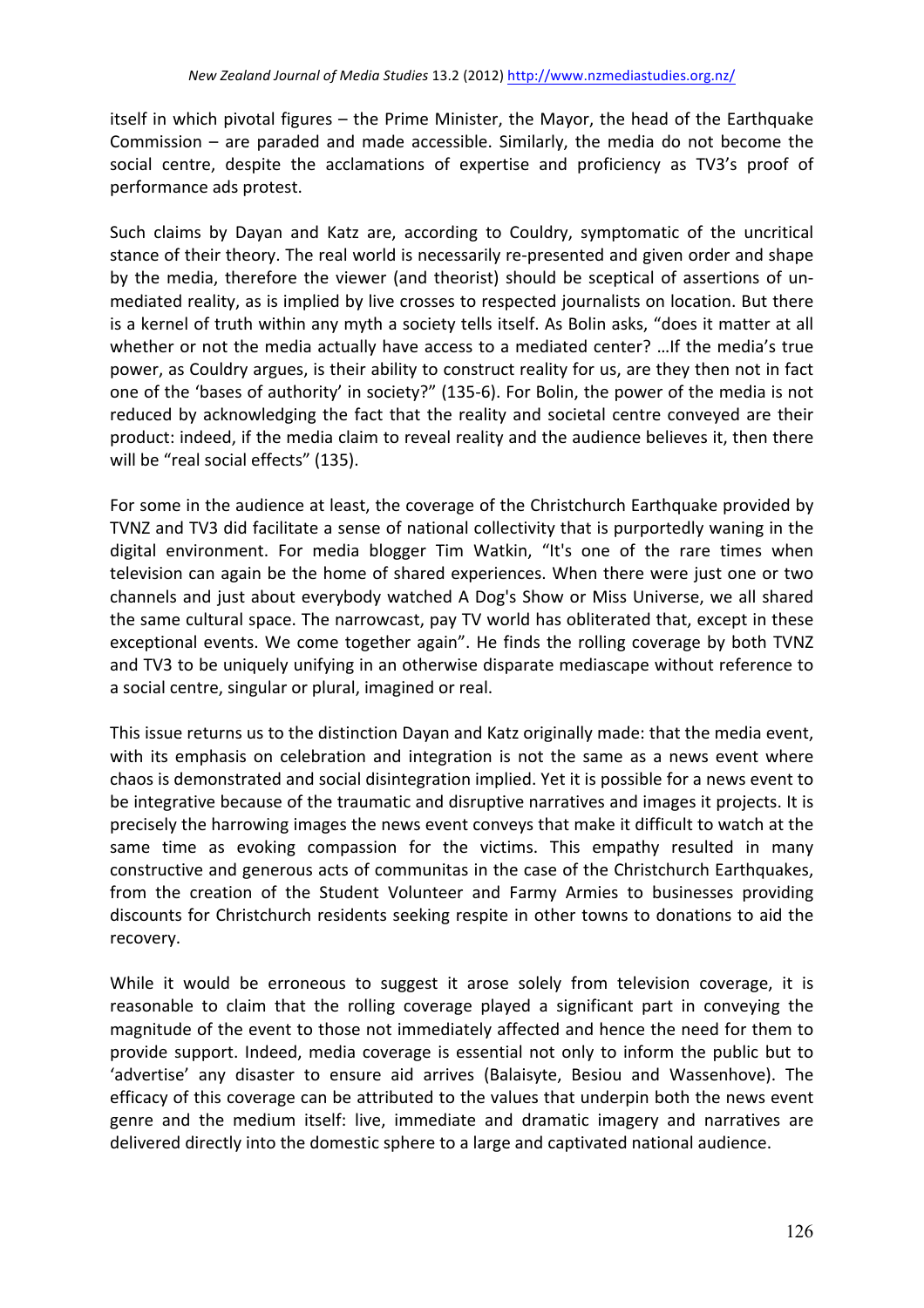### **Conclusion**

News events therefore achieve multiple outcomes: they can lead to positive and real social engagement, and they prove the innovation and integrity of the media provider, generating journalistic cultural authority and contributing to the broadcaster's brand. This result is particularly important for TVNZ and TV3 as they vie for the New Zealand public's recognition as being *the* national news provider across all digital media. The dramatic images conveyed in these news events, the loss of life, the potential for an earthquake to strike other cities or parts of New Zealand (aka the 'Shaky Isles') conspire to make compelling viewing  $$ something the broadcasters will necessarily exploit for brand and ratings gain. As Gillman avers, "It's exploiting a series of disasters for commercial gain, but ultimately it is a commercial world" (qtd. in Taylor).

The variety of media events, their popularity with the audience and their efficacy and value for broadcasters' brands demonstrates how deeply the genre and its aligned medium is implicated in our understanding of momentous events and our subsequent social acts, and goes some way to explaining the current pervasiveness of news events that Katz and Liebes observed in 2007. A significant outcome of the fit between the values of the media event, the broadcaster's desire to transmit such events and the attributes of television as a medium is that broadcast television will endure. Katz et al. note that "it may be that the live television broadcast is the only form of television as we know it that will continue in the future. The real-time transmission of events as they occur and the swift correlation of news and current affairs may possibly stand a chance of competing with the new media technologies" (72). Media events demonstrate, then, the ongoing relevance of broadcast television in the digital age.

Bronwyn Beatty teaches academic writing, media studies and broadcasting policy and practice. Current research interests consider the structure of and practices within broadcast television news. She can be contacted at beattyb@cpit.ac.nz.

### **Notes**

 $\frac{1}{1}$  $1$  Television reviewer Trevor Agnew told the radio programme Mediawatch, "people outside of Christchurch probably saw through their television a much better idea of what was happening in Christchurch than many in

the suburbs" due to the loss of power in many parts of the city for extended periods of time ("Mediawatch").<br><sup>2</sup> For Ruggiero and Winch cultural authority in journalism is reliant upon "being truthful, honest, unbiased, a

for performing a public service by informing people of the important events of the day."  $3$  Simultaneity refers to the fact that media events are often broadcast concurrently on multiple channels, thereby indicating the importance of the event.

 $4$  The Prime Minister advises the Governor-General of the date of the upcoming election whose role it is to issue the writs for a general election.

 $5$  27 million viewers watched the coronation on television according to the Royal Household website, with 11 million people tuning into their radios for the ceremony. This marked shift in audience numbers reveals the way in which television was overtaking radio as the most popular medium in Britain in the 1950s.

<sup>&</sup>lt;sup>6</sup> Terrorism is, of course, pre-planned and arguably with the media in mind, but the media is not forewarned.<br><sup>7</sup> With TVNZ and TV3 competing for a reputation as being the most reliable source of news, both broadcasters have emphasised their journalistic achievements as recognised at the 2011 AFTA's (Aotearoa Film and Television Awards, previously Qantas Film and Television Awards). TVNZ's ONE News won 'Best News' for the fourth year in a row, which presenter Simon Dallow accredited to ONE News' coverage of the Christchurch Earthquake (TVNZ, 'Best News') while TV3's 3 News won three awards aligned with the earthquake coverage: Hilary Barry for Best News or Current Affairs Presenter, and Hamish Clark won both Journalist of the Year and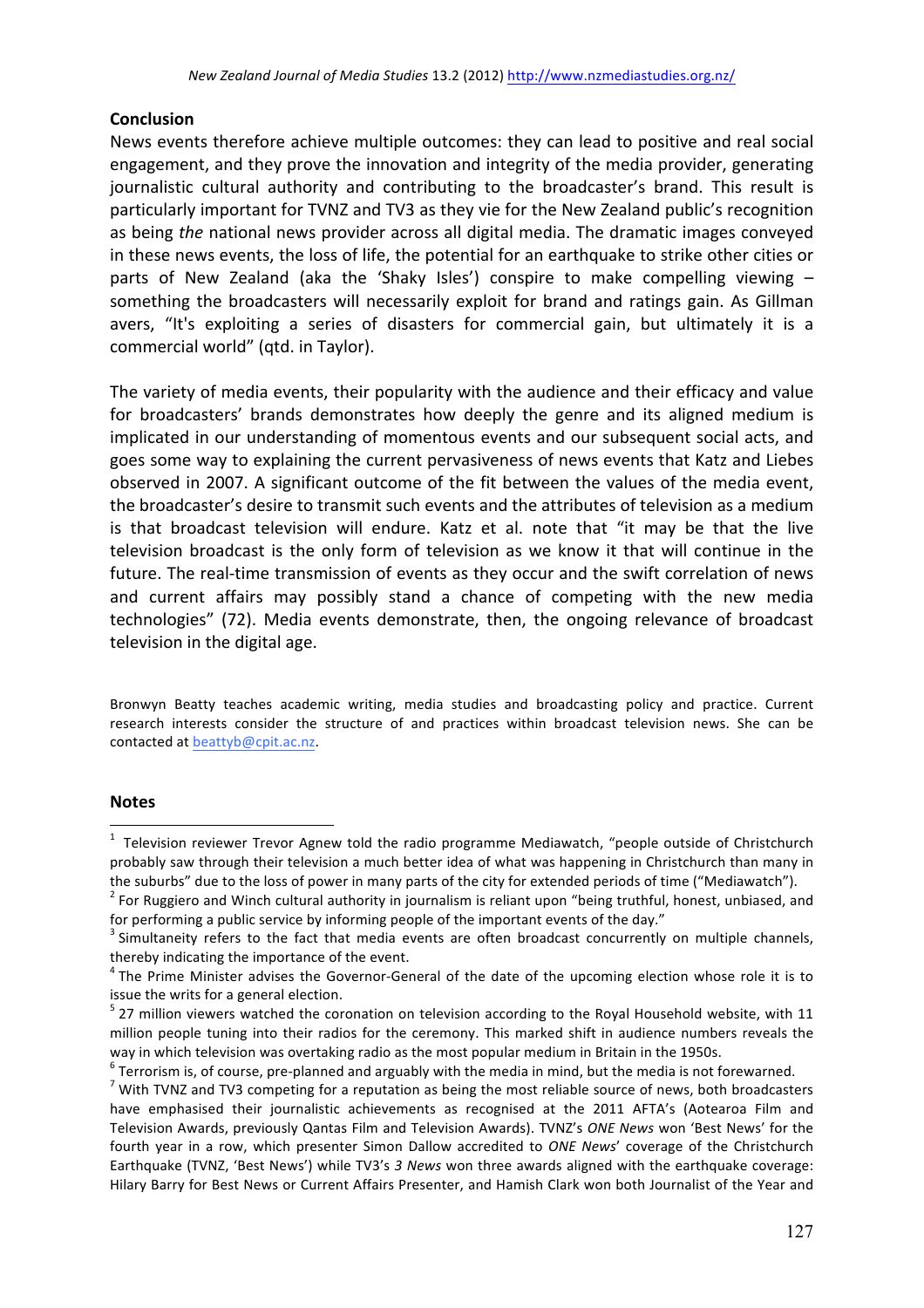Best News Reporting. TVNZ also won Media Brand of the Year in 2011 in recognition of its development from broadcaster to digital media company with "innovation at the core of its business model" (CAANZ).<br><sup>8</sup> *Firstline* replaced the unsuccessful *Sunrise* programme, aimed at giving morning viewers a 'serious' alternative

to TVNZ's Breakfast. Originally intended to launch in April 2011, the format was put to air on February 23 in response to the earthquake (Monk). It is noteworthy that TV3 ran a promo for this programme also, directly comparing the entertainment oriented *Breakfast* with Rachel Smalley interviewing the Prime Minister on

Firstline.<br><sup>9</sup> Ratings figures reflect all viewers aged 5+.<br><sup>10</sup> Sky purchased the television rights to all All Black rugby games in 1996.

<sup>11</sup> TVNZ tops the list of the 20 most watched programmes for 2011, with 1,157,000 tuning in to view the RWC opening ceremony on the free-to-air service (Nielsen cited in thinkTV).

John Drinnan follows Mediaworks' financial issues in the New Zealand Herald and provides accessible and up to date information on the company's efforts to overcome its financial woes.

13 Ratings are a complex and problematic measure of a programme's success as David Williams' article "TV news ratings war: Is the first casualty truth?" in the *NBR* attests. TVNZ's *ONE News* is consistently rated in the top 10 programmes for viewers aged  $5+$  by Nielsen but when the figures are broken down to specific demographics, TV3's 3 News ratings improve relative to that of its competitor. For example, On Saturday 26 February 2011, viewers aged 5+ were 617,300 for *ONE* News and 254,700 for 3 News. 3 News' share of audience increases when the 25-54 age group is considered, earning 154,000 viewers compared with *ONE News*' 212,900.

#### **Works Cited**

1

Balaisyte, J, M. Besiou and L. Wassenhove. "The Media and Disasters." INSEAD:

*Humanitarian Research Group*. 2011. Web. 29 Oct. 2012.

Barnett, Steve. "The Importance of Going Live - Television's Full Circle." It's Live - but Is It *Real?* Eds. Nod Miller and Rod Allen. London: John Libbey, 1993. 107-10. Print.

BBC. 1953: Queen Elizabeth Takes Coronation Oath. BBC, 2008. Web. 1 July 2012.

- Blondheim, Menahem, and Tamar Liebes. "Television News and the Nation: The End?" The ANNALS of the Amercian Academy of Political and Social Science 625.1 (2009): 182-95. Web.
- Bolin, G. "Media Events, Eurovision and Societal Centers." *Media Events in a Global Age*. London: Routledge, 2010. 124-138. Print.
- Butler, Jeremy G. *Television: Critical Methods and Applications*. Mahwah, New Jersey: Lawrence Erlbaum Associates, Inc., Publishers, 2007. Print.
- CAANZ. Draftfcb Media Wins Caanz Media Awards Best in Show. Press Release, 3 June 2011. Web. 22 June 2012.
- Carville, Olivia. "TV3 Anchor Lets Rip Online at Coverage." *nzherald.co.nz*. 7 Sept. 2010. Web. 22 June 2012.
- Comrie, M. "Television News and Broadcast Deregulation in New Zealand." Journal of *Communication* 49.2 (1999): 42-54. Web.
- Cotter, Tom. Personal Interview. 5 June 2012.
- Couldry, N. "Does 'the Media' Have a Future?" *European Journal of Communication* 24.4 (2009): 437-49. Web.
- Couldry, N. *Media Rituals: A Critical Approach*. London: Routledge, 2003. Print.
- Dayan, Daniel, and Elihu Katz. *Media Events: The Live Broadcasting of History*. Cambridge, Mass: Harvard UP, 1992. Print.
- Dayan, Daniel, and Elihu Katz. "Defining Media Events: High Holidays of Mass Communication." Television: The Critical View. Ed. Horace Newcomb. Oxford: Oxford UP. 2000. 401-20. Print.
- Doyle, G. Understanding Media Economics. London: Sage, 2002. Print.